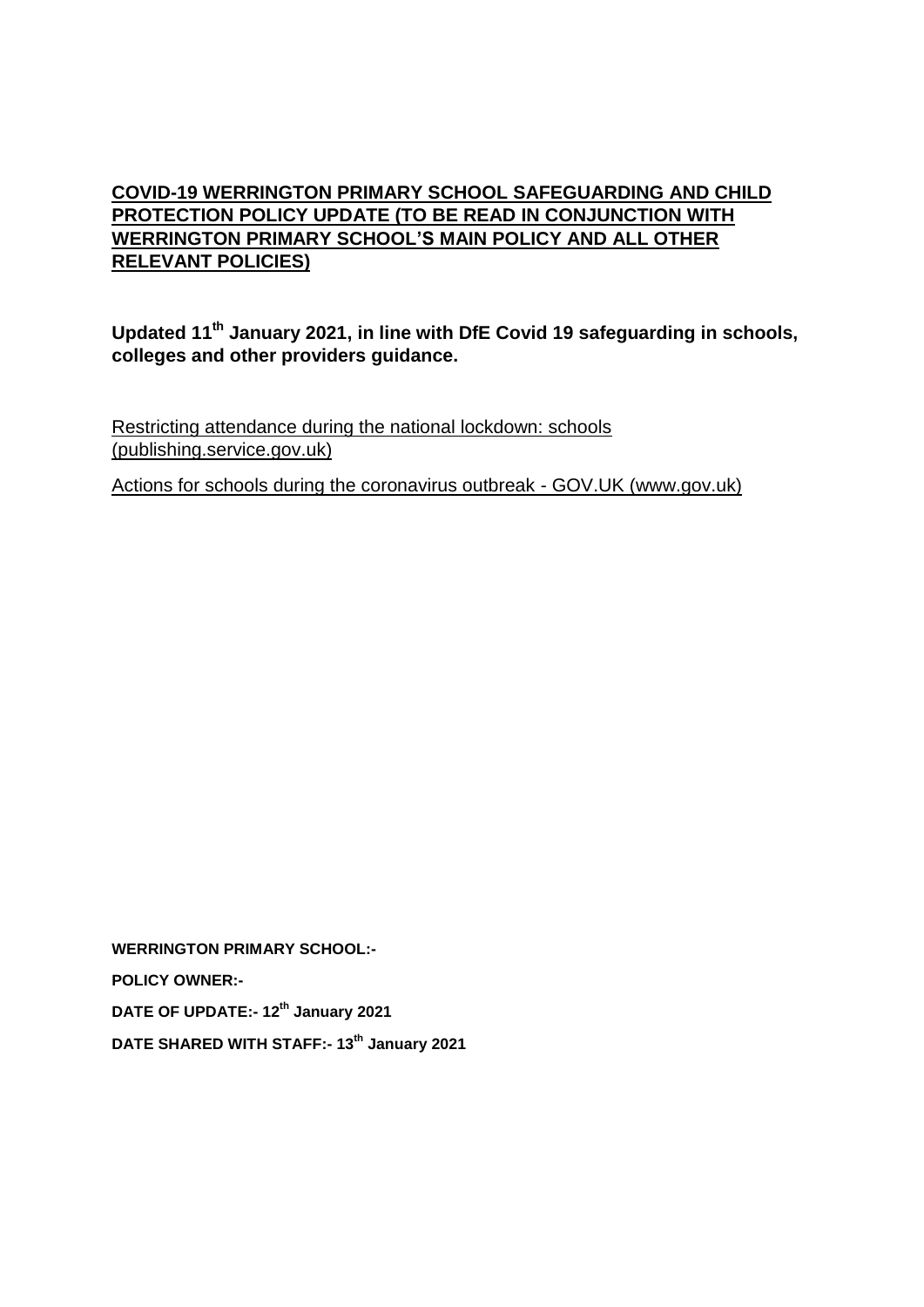#### **CONTEXT**

From 5<sup>th</sup> January 2021 parents were asked to support public health efforts by keeping their children at home, wherever possible, and for schools to remain open for those children of workers critical to the COVID-19 response - who absolutely need to attend.

Schools and all childcare providers were also asked to provide care for a limited number of children - children who are vulnerable, and children whose parents are critical to the COVID-19 response and cannot be safely cared for at home.

Schools must continue to have regard to the statutory safeguarding guidance, keeping children safe in education. [Keeping children safe in education](https://assets.publishing.service.gov.uk/government/uploads/system/uploads/attachment_data/file/912592/Keeping_children_safe_in_education_Sep_2020.pdf)  [\(publishing.service.gov.uk\)](https://assets.publishing.service.gov.uk/government/uploads/system/uploads/attachment_data/file/912592/Keeping_children_safe_in_education_Sep_2020.pdf)

**This is an addendum to the Werrington Primary School Safeguarding, and Child Protection policy**.

#### **Key contacts**

**Head teacher :- Mr Philip McLauchlan Designated Safeguarding Lead :- Mr Philip McLauchlan Deputy Designated Safeguarding Lead :- Mrs Caroline Prince / Mrs Kay Bolton Chair of Governors :- Mrs Anne Hunt Safeguarding Governor:- Mrs Anne Hunt**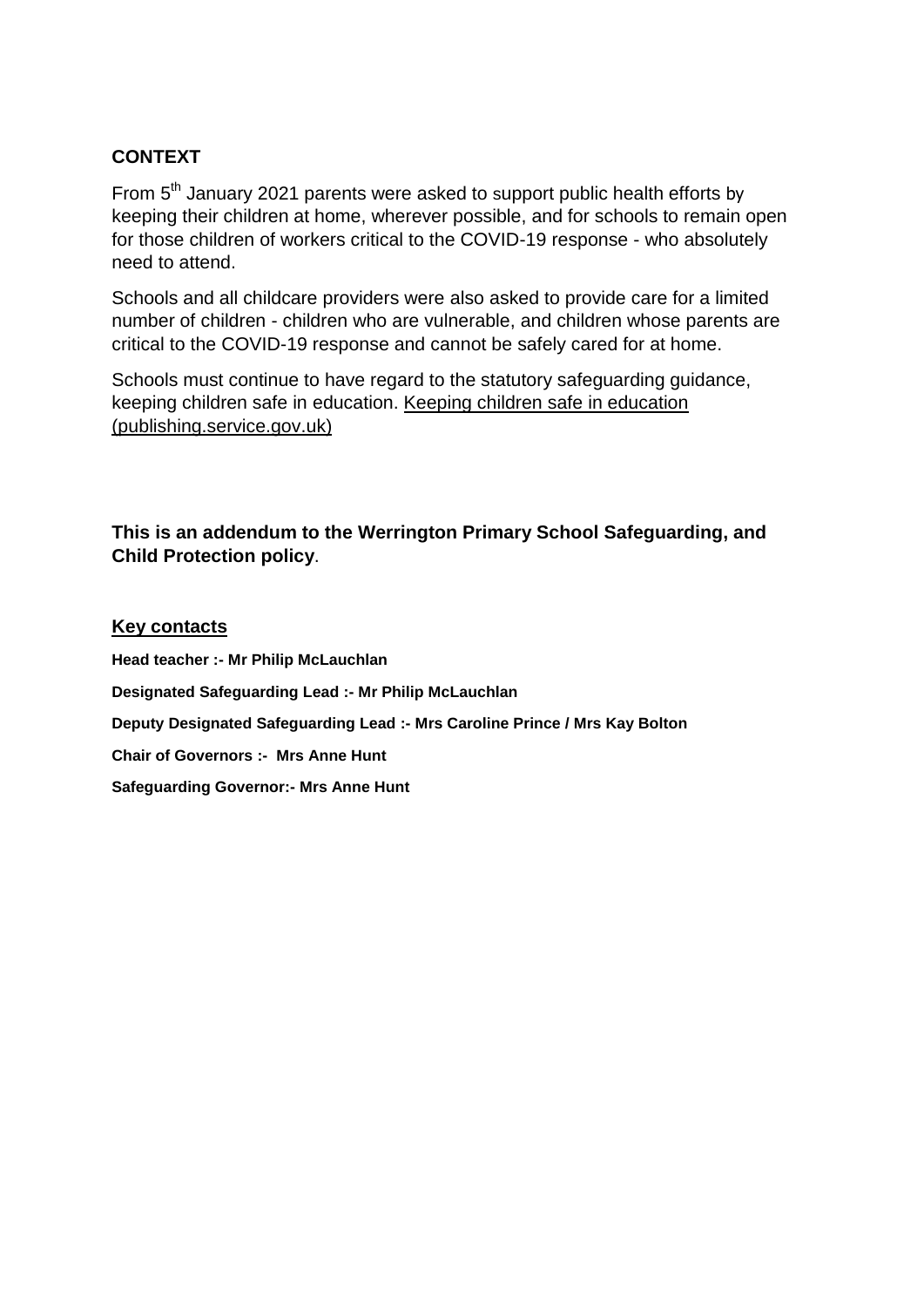# **Contents Page**

| Special schools and specialist Post 16 provision      |  |
|-------------------------------------------------------|--|
|                                                       |  |
|                                                       |  |
|                                                       |  |
|                                                       |  |
|                                                       |  |
| Safer recruitment, volunteers and movement of staff12 |  |
|                                                       |  |
|                                                       |  |
|                                                       |  |
|                                                       |  |
|                                                       |  |
|                                                       |  |
|                                                       |  |
|                                                       |  |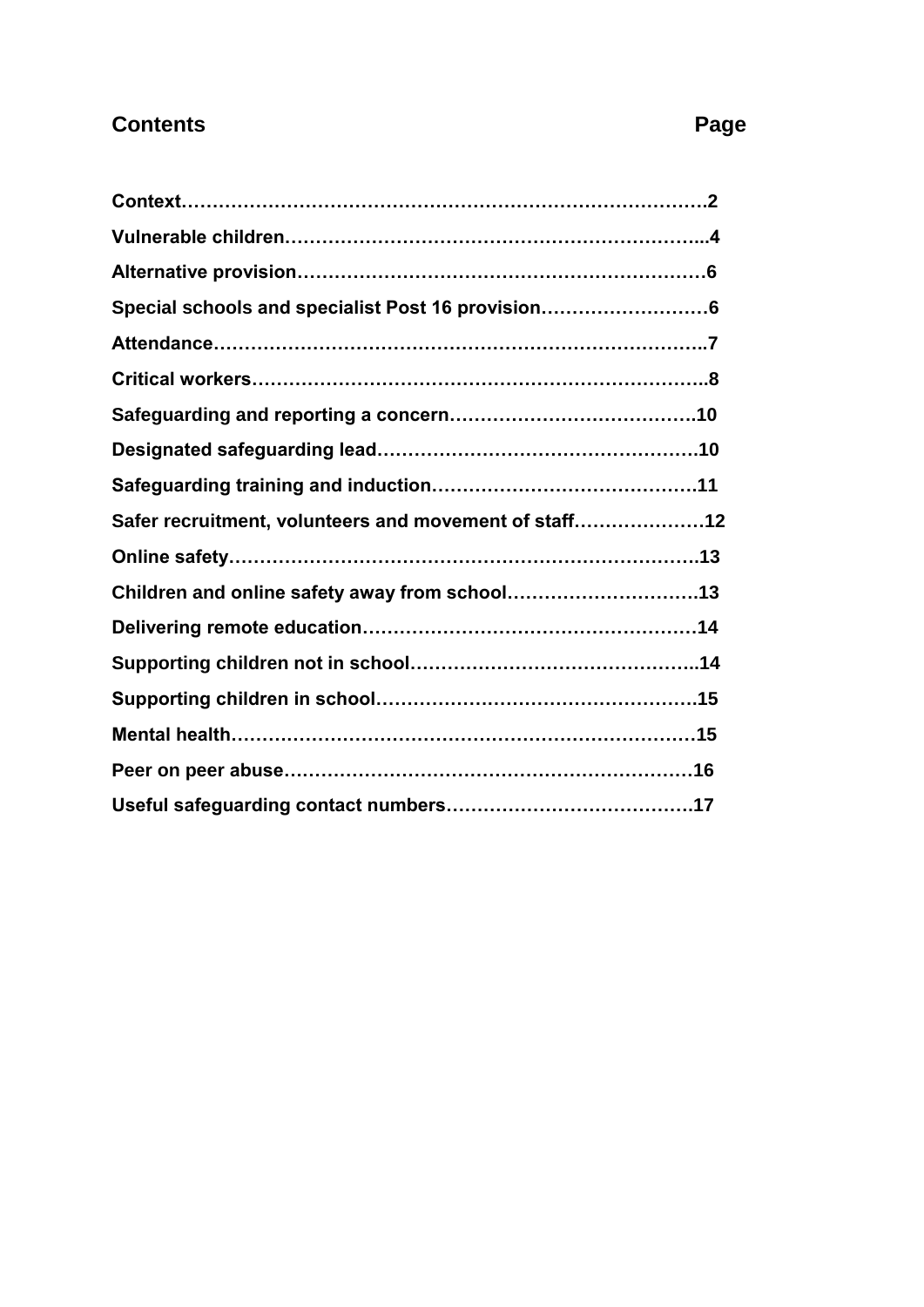#### **Vulnerable Children**

Vulnerable children include those who have a social worker and those children and young people up to the age of 25 with education, health and care (EHC) plans

Those who have a social worker include children who have a Child Protection Plan and those who are looked after by the Local Authority. Vulnerable children and young people include those who:

- are assessed as being in need under section 17 of the Children Act 1989, including children and young people who have a child in need plan, a child protection plan or who are a looked-after child
- have an education, health and care (EHC) plan
- have been identified as otherwise vulnerable by educational providers or local authorities (including children's social care services), and who could therefore benefit from continued full-time attendance, this might include:
- children and young people on the edge of receiving support from children's social care services or in the process of being referred to children's services
- adopted children or children on a special quardianship order
- those at risk of becoming NEET ('not in employment, education or training')
- those living in temporary accommodation
- those who are young carers
- those who may have difficulty engaging with remote education at home (for example due to a lack of devices or quiet space to study)
- care leavers

others at the provider and local authority's discretion including pupils and students who need to attend to receive support or manage risks to their mental health

#### Children of critical workers and vulnerable children who can access schools or educational settings - GOV.UK (www.gov.uk)

Werrington Primary School recognises that previously looked after children are a potentially vulnerable group who may not have a social worker and will consider the support and offer to this cohort of children. In particular families and friend's carers may need additional support. Some previously looked after children may still have significant emotional wellbeing needs linked to their journey into care. Education settings have a key role in supporting the stability of those children with special guardianship orders or in adoptive homes.

Those with an EHC plan will be risk-assessed in consultation with the Local Authority and parents, to decide whether they need to continue to be offered a school or college place in order to meet their needs, or whether they can safely have their needs met at home. This could include, if necessary, carers, therapists or clinicians visiting the home to provide any essential services. Many children and young people with EHC plans can safely remain at home.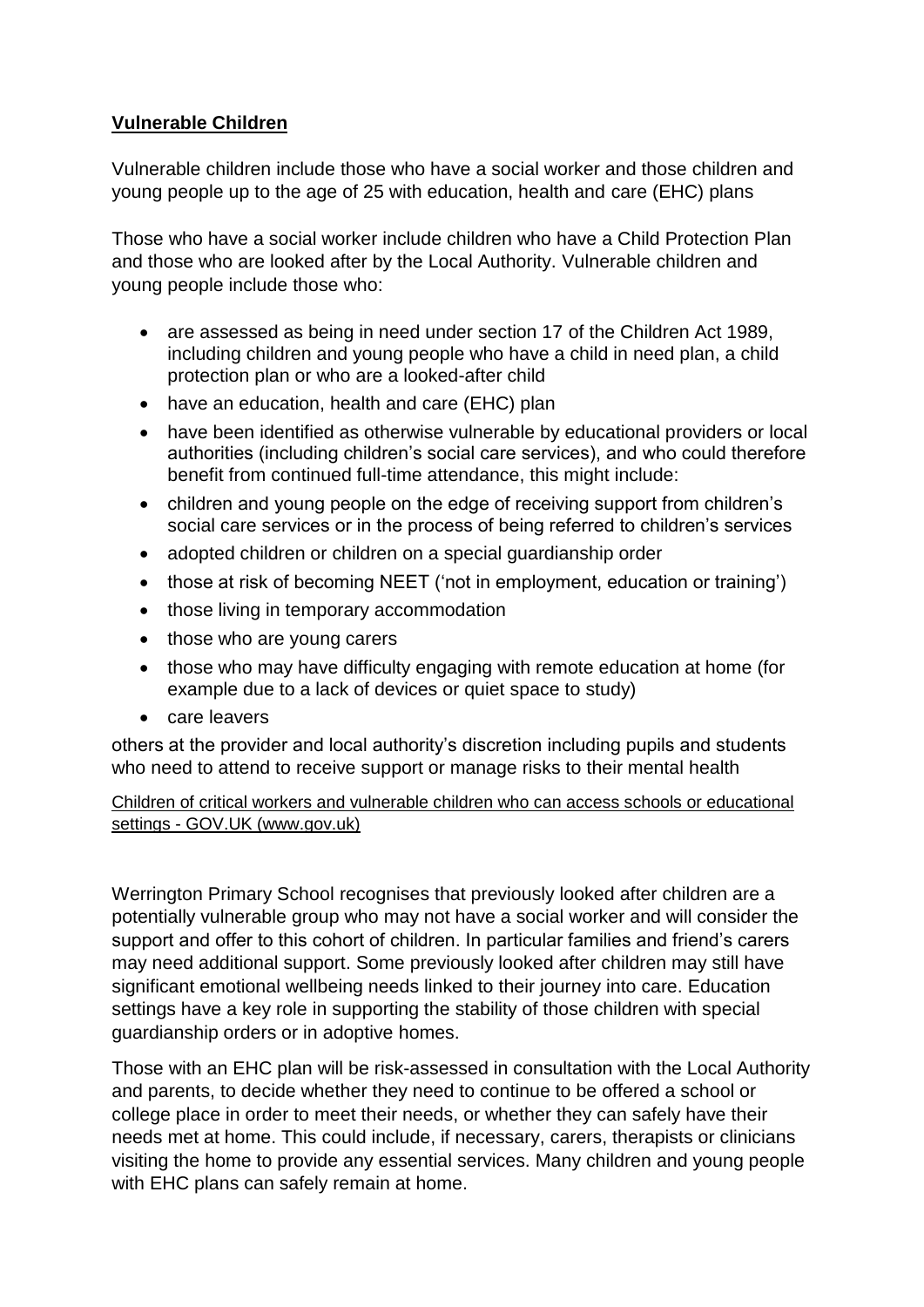Eligibility for free school meals in and of itself should not be the determining factor in assessing vulnerability.

Senior leaders, especially the Designated Safeguarding Lead (and deputy) know who our most vulnerable children are. They have the flexibility to offer a place to those on the edge of receiving children's social care support.

**WERRINGTON PRIMARY SCHOOL** will continue to work with and support children's social workers to help protect vulnerable children. This includes working with and supporting children's social workers and the Local Authority virtual school head (VSH) for looked-after and previously looked-after children. We will work with social workers to ensure that Personal Education Plans (PEPs) for Looked After Children are up to date with the current education offer that looked after children are accessing.

The DSL, Mr Philip McLauchlan will continue to provide support to teachers and pastoral staff to ensure that contact is maintained with children (and families) who are not attending school.

Schools are expected to allow and strongly encourage vulnerable children and young people to attend. Parents/carers of vulnerable children and young people are strongly encouraged to take up the place. If vulnerable children and young people do not attend, **WERRINGTON PRIMARY SCHOOL** will:

- work together with the local authority and social worker (where applicable) to follow up with the parent or carer to explore the reason for absence, discussing their concerns using supporting guidance considering the child's circumstances and their best interests
- work together with the local authority and social worker (where applicable) and other relevant partners to encourage the child or young person to attend educational provision, particularly where the social worker agrees that the child or young person's attendance would be appropriate

Where schools grant a leave of absence to a vulnerable child or young person they should still speak to parents and carers, and social workers (where applicable) to explore the reasons for this and any concerns raised. The discussions should focus on the welfare of the child or young person and ensuring that the child or young person is able to access appropriate education and support while they are at home.

Where providers have had to temporarily stop on-site provision on public health advice, they should inform the local authority to discuss alternative arrangements for vulnerable children and young people and work towards welcoming back pupils as soon as possible, where feasible to do so.

**WERRINGTON PRIMARY SCHOOL** are encouraged to work collaboratively with other schools and education providers and other local partners (including the local authority, social workers, police, youth services, key workers etc.) to maximise opportunities for face-to face provision for vulnerable children.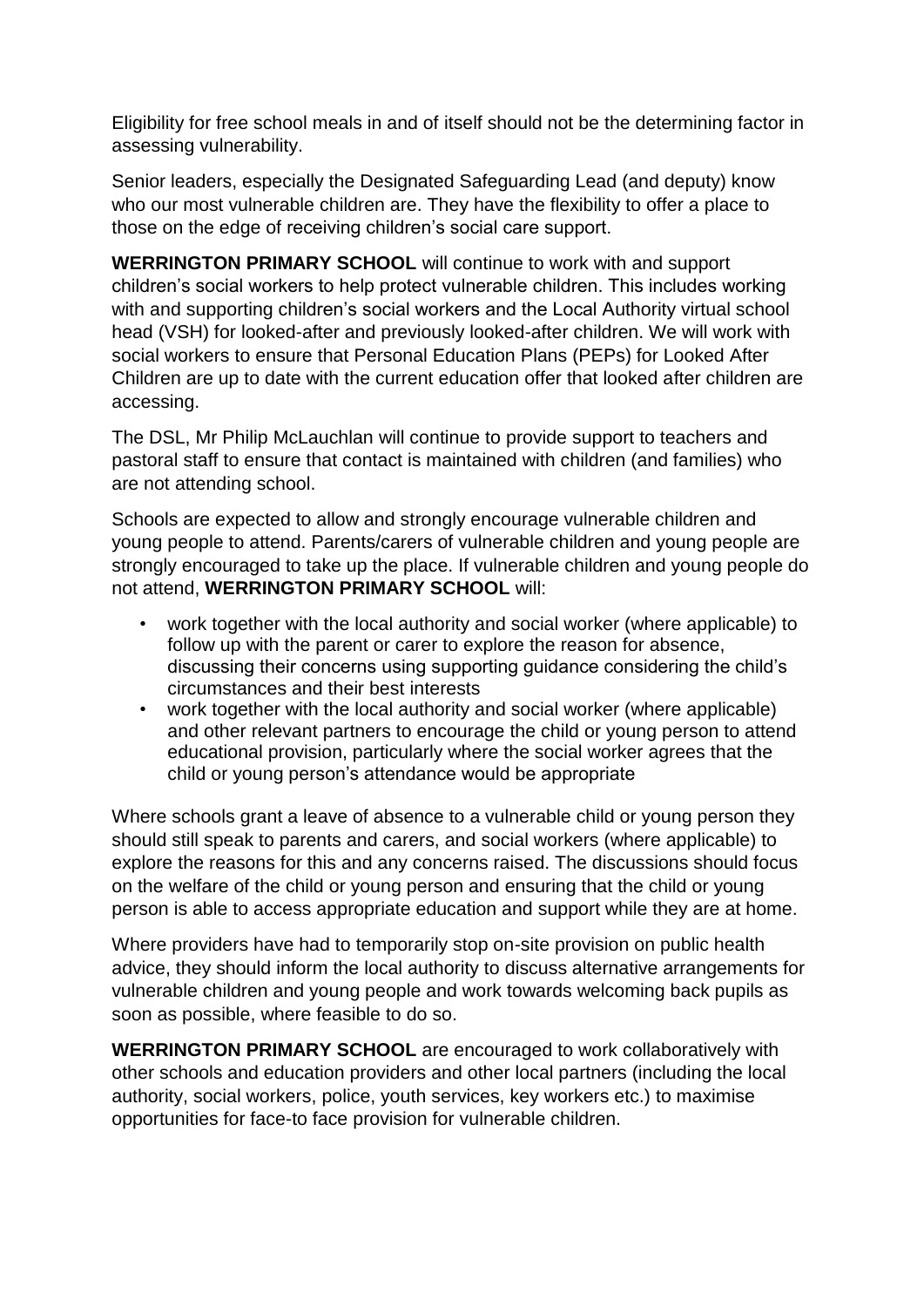Where parents are concerned about the risk of the child contracting COVID19, **WERRINGTON PRIMARY SCHOOL** or the social worker will talk through these anxieties with the parent/carer following the advice set out by Public Health England.

**WERRINGTON PRIMARY SCHOOL** will encourage our vulnerable children and young people to attend a school, including remotely if needed. The DSL will continue to provide support to teachers and pastoral staff to ensure that contact is maintained with children (and families) who are not attending school.

#### **Attendance**

During this period of national lockdown, primary, secondary, alternative provision and special schools will remain open to vulnerable children and young people and the children of critical workers only (recognising that the characteristics of the cohorts in special schools and alternative provision will mean these settings continue to offer face to face provision for all pupils, where appropriate). All other pupils should receive remote education. Pupils who are self-isolating should not attend school. Clinically extremely vulnerable pupils are also advised not to attend school.

**WERRINGTON PRIMARY SCHOOL** will continue to record attendance in the register. We will follow up on absences of the pupils who are expected to be in school but where a parent wishes for their child to be absent, we may authorise the absence during this national lockdown period.

All pupils who are not eligible to be in school should be marked as Code X. They are not attending because they are following public health advice. As vulnerable children are still expected to attend school full time, they should not be marked as Code X if they are not in school (except if they are shielding, self-isolating or quarantining). If the parent of a vulnerable child wishes their child to be absent, the parent should let the school know.

The DfE expects schools to grant applications for leave of absence given the exceptional circumstances. This should be recorded as code C (leave of absence authorised by the school) unless another authorised absence code is more applicable.

Shielding advice is currently in place, and so all children still deemed clinically extremely vulnerable are advised not to attend school.

**WERRINGTON PRIMARY SCHOOL** and social workers will agree with parents/carers whether children in need should be attending school and we will then follow up on any pupil that they were expecting to attend, who does not.

We will also follow up with any parent or carer who has arranged care for their child(ren) and the child(ren) subsequently do not attend.

Phone calls will be made to the parents/carers in these circumstances.

In all circumstances where a vulnerable child does not take up their place at school, or discontinues, **WERRINGTON PRIMARY SCHOOL** will notify their social worker.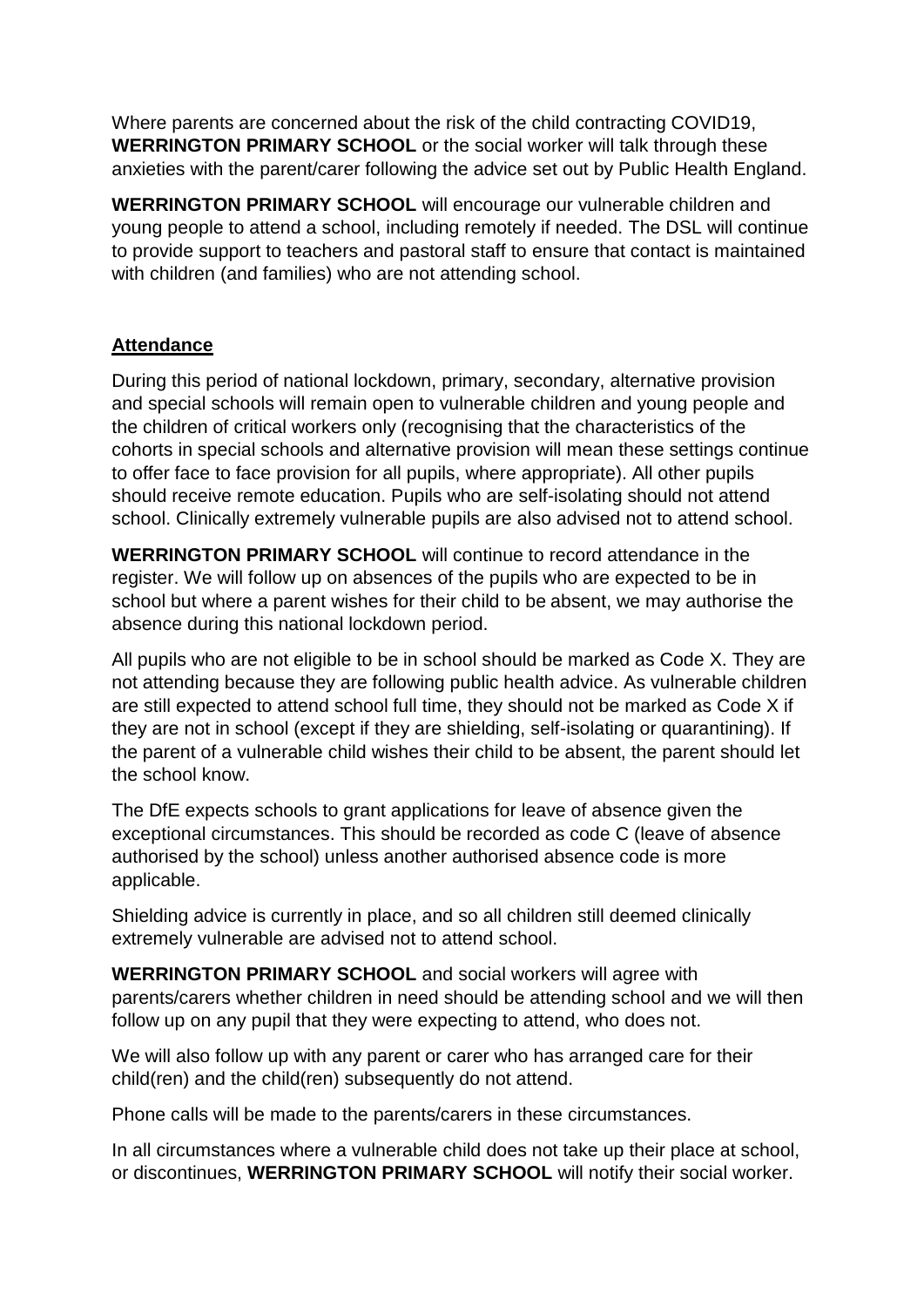## **Critical workers**

Parents whose work is critical to the coronavirus (COVID-19) and EU transition response include those who work in health and social care and in other key sectors outlined in the following sections. Children with at least one parent or carer who is a critical worker can go to school or college if required, but parents and carers should keep their children at home if they can.

#### [Critical workers and vulnerable children who can access schools or educational](https://www.gov.uk/government/publications/coronavirus-covid-19-maintaining-educational-provision?utm_source=4%20January%202021%20C19&utm_medium=Daily%20Email%20C19&utm_campaign=DfE%20C19)  settings - [GOV.UK \(www.gov.uk\)](https://www.gov.uk/government/publications/coronavirus-covid-19-maintaining-educational-provision?utm_source=4%20January%202021%20C19&utm_medium=Daily%20Email%20C19&utm_campaign=DfE%20C19)

The full list can be found here:

This includes, but is not limited to, doctors, nurses, midwives, paramedics, social workers, care workers, and other frontline health and social care staff including volunteers; the support and specialist staff required to maintain the UK's health and social care sector; those working as part of the health and social care supply chain, including producers and distributors of medicines and medical and personal protective equipment.

Education and childcare :-

- childcare
- support and teaching staff
- social workers
- specialist education professionals who must remain active during the coronavirus (COVID-19) response to deliver this approach

Key Public Services:-

- those essential to the running of the justice system
- religious staff
- charities and workers delivering key frontline services
- those responsible for the management of the deceased
- journalists and broadcasters who are providing public service broadcasting

Local and national government. This only includes those administrative occupations essential to the effective delivery of:-

• the coronavirus (COVID-19) response, and the delivery of and response to EU transition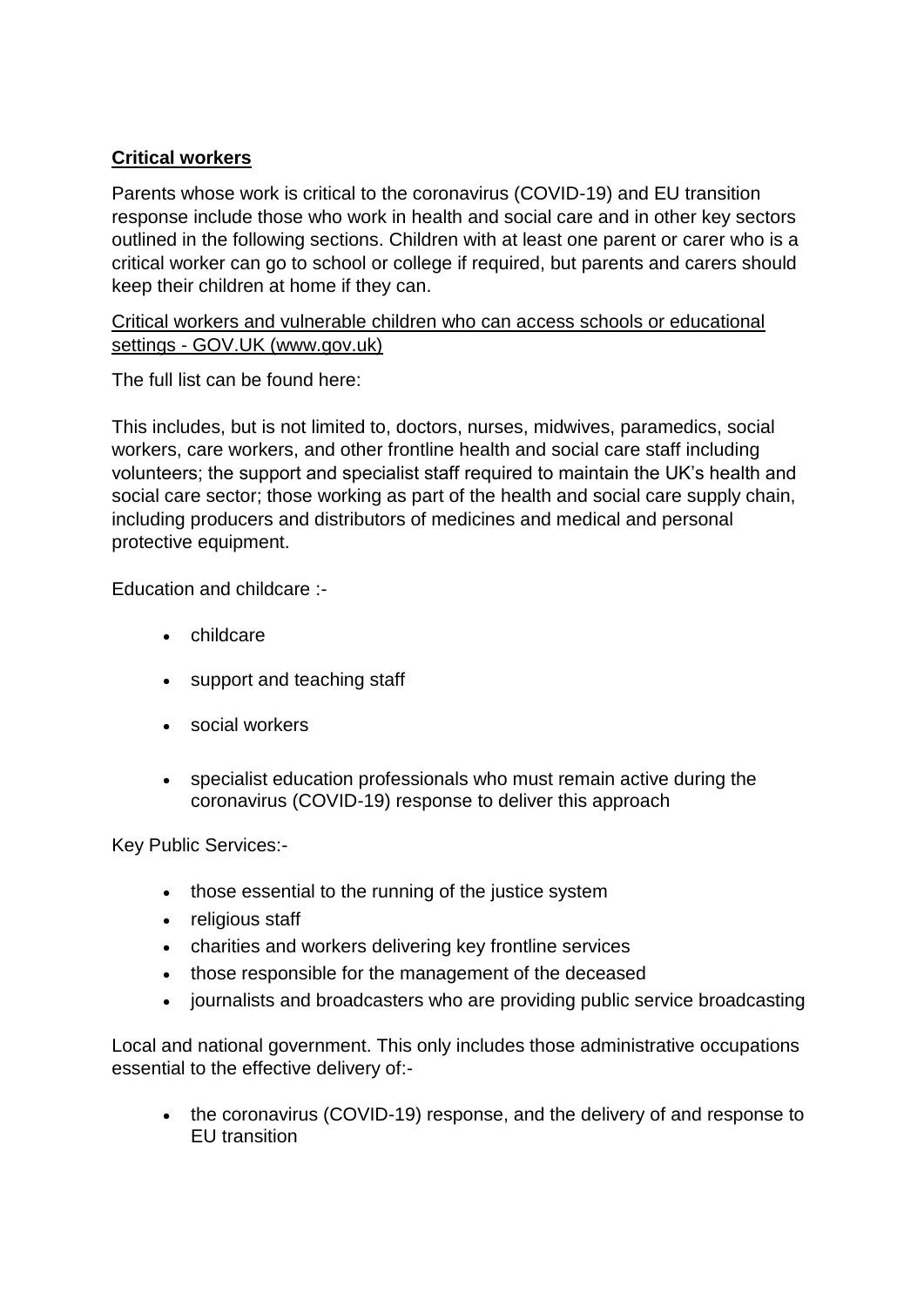essential public services, such as the payment of benefits and the certification or checking of goods for import and export (including animal products, animals, plants and food), including in government agencies and arms length bodies

Food and other necessary good. This includes those involved in food:-

- production
- processing
- **•** distribution
- sale and delivery
- as well as those essential to the provision of other key goods (for example hygienic and veterinary medicines)

Public safety and national security. This includes:-

- police and support staff
- Ministry of Defence civilians
- contractor and armed forces personnel (those critical to the delivery of key defence and national security outputs and essential to the response to the coronavirus (COVID-19) outbreak and EU transition)
- fire and rescue service employees (including support staff)
- National Crime Agency staff
- those maintaining border security, prison and probation staff and other national security roles, including those overseas

Transport and border.

This includes those who will keep the air, water, road and rail passenger and freight transport modes operating during the coronavirus (COVID-19) response and EU transition, including those working on transport systems through which supply chains pass and those constructing or supporting the operation of critical transport and border infrastructure through which supply chains pass.

Utilities, communication and financial services. This includes:-

- staff needed for essential financial services provision (including but not limited to workers in banks, building societies and financial market infrastructure)
- the oil, gas, electricity and water sectors (including sewerage)
- information technology and data infrastructure sector and primary industry supplies to continue during the coronavirus (COVID-19) response
- key staff working in the civil nuclear, chemicals, telecommunications (including but not limited to network operations, field engineering, call centre staff, IT and data infrastructure, 999 and 111 critical services)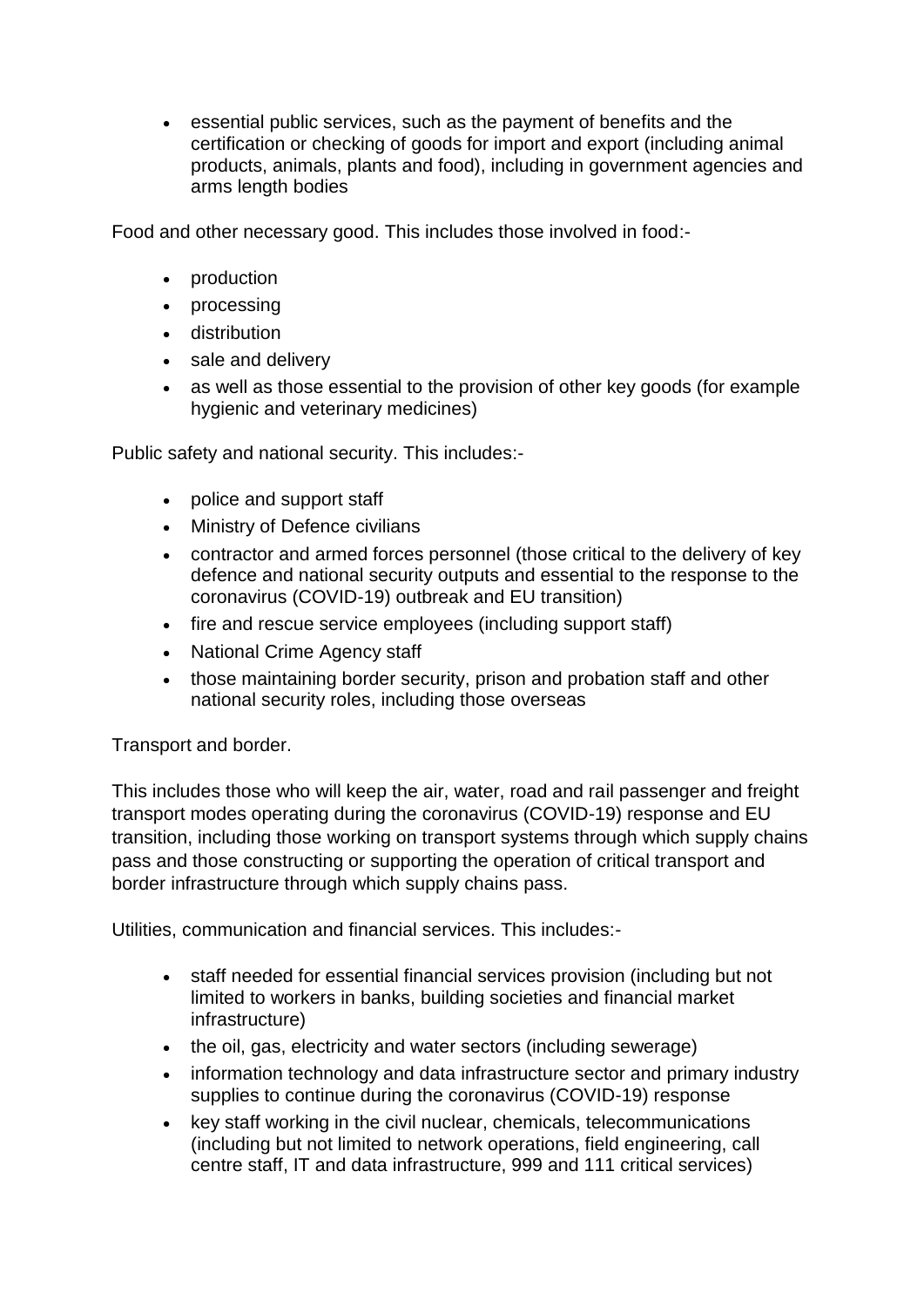- postal services and delivery
- payments providers
- waste disposal sectors

[Children of critical workers and vulnerable children who can access schools or educational](https://www.gov.uk/government/publications/coronavirus-covid-19-maintaining-educational-provision/guidance-for-schools-colleges-and-local-authorities-on-maintaining-educational-provision)  settings - [GOV.UK \(www.gov.uk\)](https://www.gov.uk/government/publications/coronavirus-covid-19-maintaining-educational-provision/guidance-for-schools-colleges-and-local-authorities-on-maintaining-educational-provision)

#### **Safeguarding and reporting of concerns**

Where staff have a concern about a child, they should continue to follow the process outlined in our Safeguarding Policy. <http://www.werringtonprimary.org.uk/parents/policies/>

Staff are reminded of the need to report and record any concern immediately and without delay.

Where staff are concerned about an adult working with children in the school, they should report the concern to the headteacher.

If there is a requirement to make a notification to the headteacher whilst away from school, this should be done verbally over the phone and followed up with an email to the head teacher to confirm the discussion.

Concerns around the Headteacher should be directed to the Chair of Governors, Anne Hunt.

Schools must continue to have regard to the statutory safeguarding guidance, keeping children safe in education.

It will be important that all staff working in the school are aware of this revised policy addendum.

There should be no change to local multi-agency safeguarding arrangements, which remain the responsibility of the three safeguarding partners (local authorities, clinical commissioning groups and chief officers of police). We expect all local safeguarding partners to be vigilant and responsive to all safeguarding threats and ensure vulnerable children and young persons are safe – particularly as more children and young people will be learning remotely.

#### **Designated Safeguarding Lead**

It is expected that **WERRINGTON PRIMARY SCHOOL** will have a trained DSL (or deputy) available on site. However, it is recognised that there may be operational challenges to this. In such cases, there are two options to consider:

- a trained DSL (or deputy) from the school can be available to be contacted via phone or online video, for example working from home
- sharing trained DSLs (or deputies) with other schools (who should be available to be contacted via phone or online video)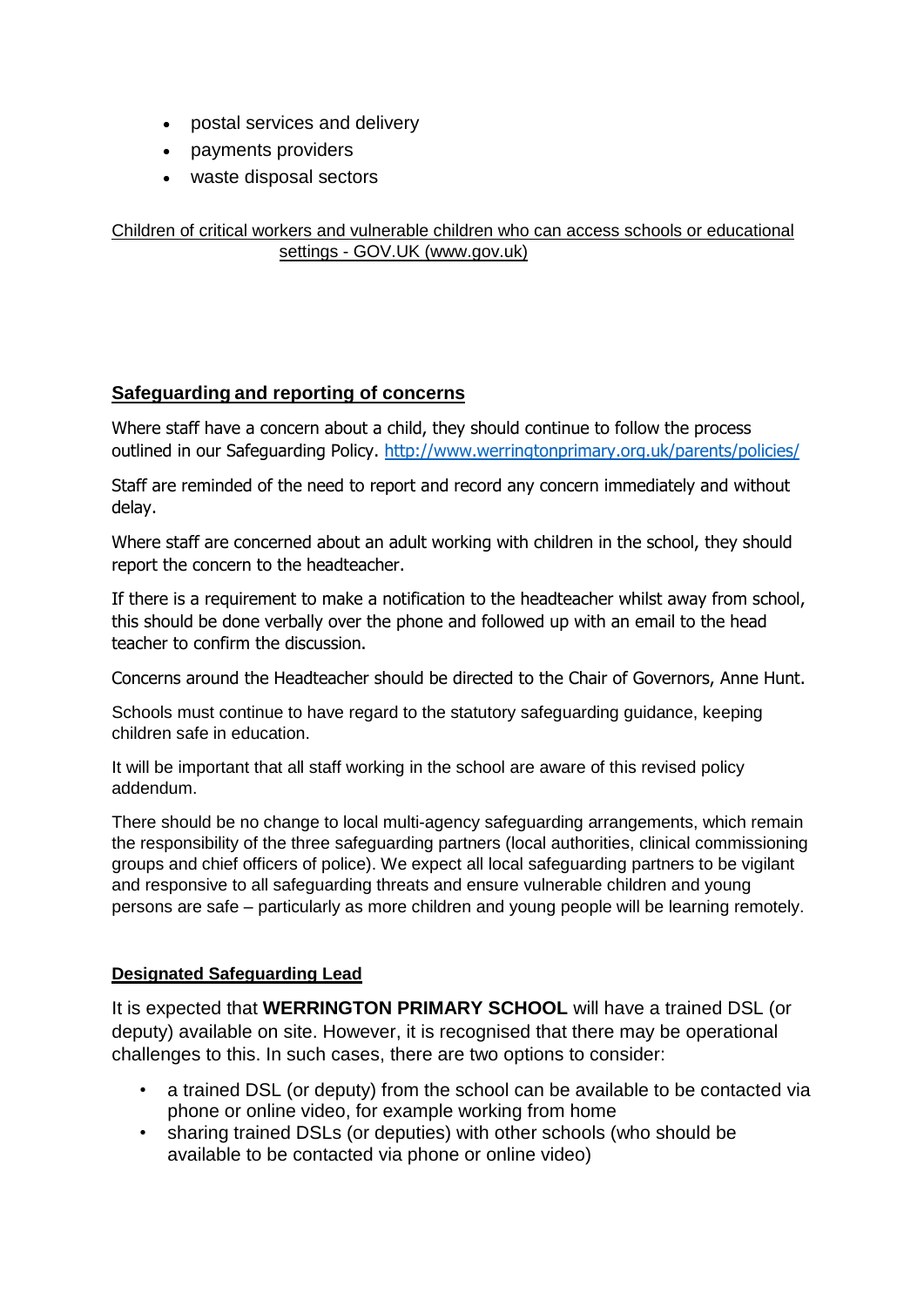Where a trained DSL (or deputy) is not on site, in addition to one of the above options, a senior leader should take responsibility for co-ordinating safeguarding on site.

This might include updating and managing access to child protection online systems and liaising with the offsite DSL (or deputy) and as required liaising with children's social workers where they require access to children in need and/or to carry out statutory assessments at the Academy.

The DSL will ensure all relevant safeguarding and welfare information held on children remains accurate, and complete. If a child from our school attends another setting, we will do what we can reasonably to provide the receiving institution with relevant welfare and child protection information

It is important that all staff and volunteers have access to a trained DSL (or deputy). On each day staff on site will be made aware of that person is and how to speak to them.

The DSL will continue to engage with social workers, and attend all multi-agency meetings, which can be done remotely.

#### **Safeguarding Training and Induction**

All existing school staff at **WERRINGTON PRIMARY SCHOOL** have had safeguarding training and have read part 1 of Keeping Children Safe in Education (2020). The DSL should communicate with staff any new local arrangements, so they know what to do if they are worried about a child.

Where new staff are recruited, or new volunteers enter **WERRINGTON PRIMARY SCHOOL**, they will continue to be provided with a safeguarding induction.

If staff are deployed from another education or children's workforce setting to our school, we will consider the DfE supplementary guidance on safeguarding children during the COVID-19 pandemic and will accept portability as long as the current school confirms in writing that: -

- the individual has been subject to an enhanced DBS and children's barred list check
- there are no known concerns about the individual's suitability to work with children
- there is no ongoing disciplinary investigation relating to that individual
- that the member of staff has received appropriate safeguarding training.

Upon arrival, they will be given a copy of our child protection policy, confirmation of local processes and confirmation of DSL arrangements.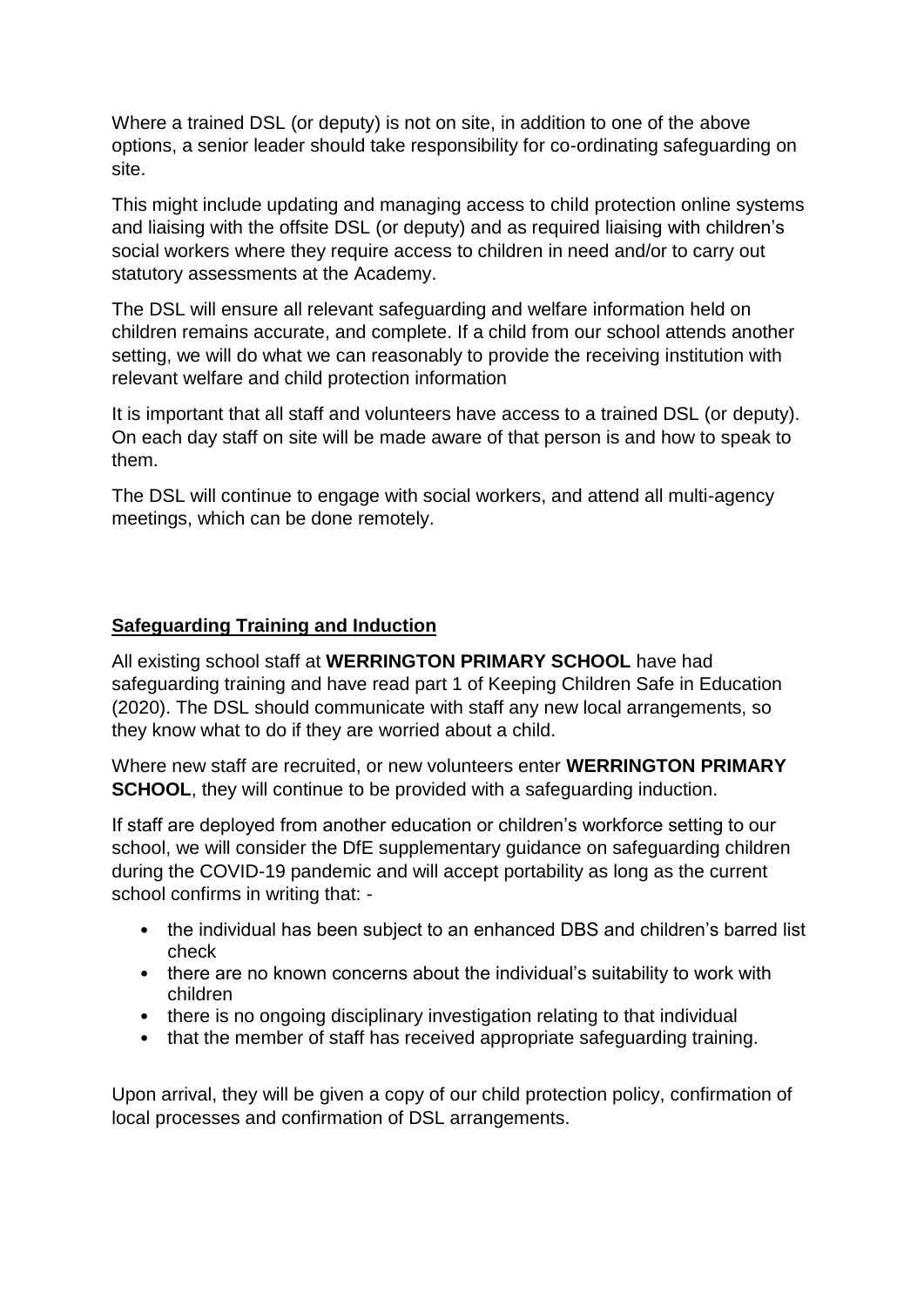### **Safer recruitment/volunteers and movement of staff**

It remains essential that people who are unsuitable are not allowed to enter the children's workforce or gain access to children. When recruiting new staff, **WERRINGTON PRIMARY SCHOOL** will continue to follow the relevant safer recruitment processes for their setting, including, as appropriate, relevant sections in part 3 of Keeping Children Safe in Education (2020) (KCSIE). Schools must comply with their legal duties regarding pre-appointment including having regard to part three of the statutory safeguarding guidance keeping children safe in education.

Where **WERRINGTON PRIMARY SCHOOL** are utilising volunteers, that **WERRINGTON PRIMARY SCHOOL** will continue to follow the checking and risk assessment process as set out in paragraphs 167 to 172 of KCSIE. Under no circumstances will a volunteer who has not been checked be left unsupervised or allowed to work in regulated activity.

**WERRINGTON PRIMARY SCHOOL** will continue to follow the legal duty to refer to the DBS anyone who has harmed or poses a risk of harm to a child or vulnerable adult. Full details can be found at paragraph 163 of KCSIE.

**WERRINGTON PRIMARY SCHOOL** will also continue to consider and make referrals to the Teaching Regulation Agency (TRA) as per paragraph 166 of KCSIE and the TRA's 'Teacher misconduct advice for making a referral. During the COVID-19 period all referrals should be made by emailing: misconduct.teacher@education.gov.uk

Whilst acknowledging the challenge of the current National emergency, it is essential from a safeguarding perspective that any **WERRINGTON PRIMARY SCHOOL** is aware, on any given day, which staff/volunteers will be in **WERRINGTON PRIMARY SCHOOL**, and that appropriate checks have been carried out, especially for anyone engaging in regulated activity. As such, **WERRINGTON PRIMARY SCHOOL** will continue to keep the single central record (SCR) up to date as outlined in paragraphs 148 to 156 in KCSIE.

#### **Volunteers**

Volunteers may be used to support the work of the school, as would usually be the case. It is important that they are properly supported and given appropriate roles. Where schools are using volunteers, they should continue to follow the checking and risk assessment process as set out in the volunteer section in part 3 of keeping children safe in education.

Under no circumstances will a volunteer who has not been checked be left unsupervised or allowed to work in regulated activity. Mixing of volunteers across groups should be kept to a minimum, and they should remain 2 metres from pupils and staff where possible.

Existing volunteers in regulated activity do not have to be re-checked if they have already had a DBS check (which includes barred list information).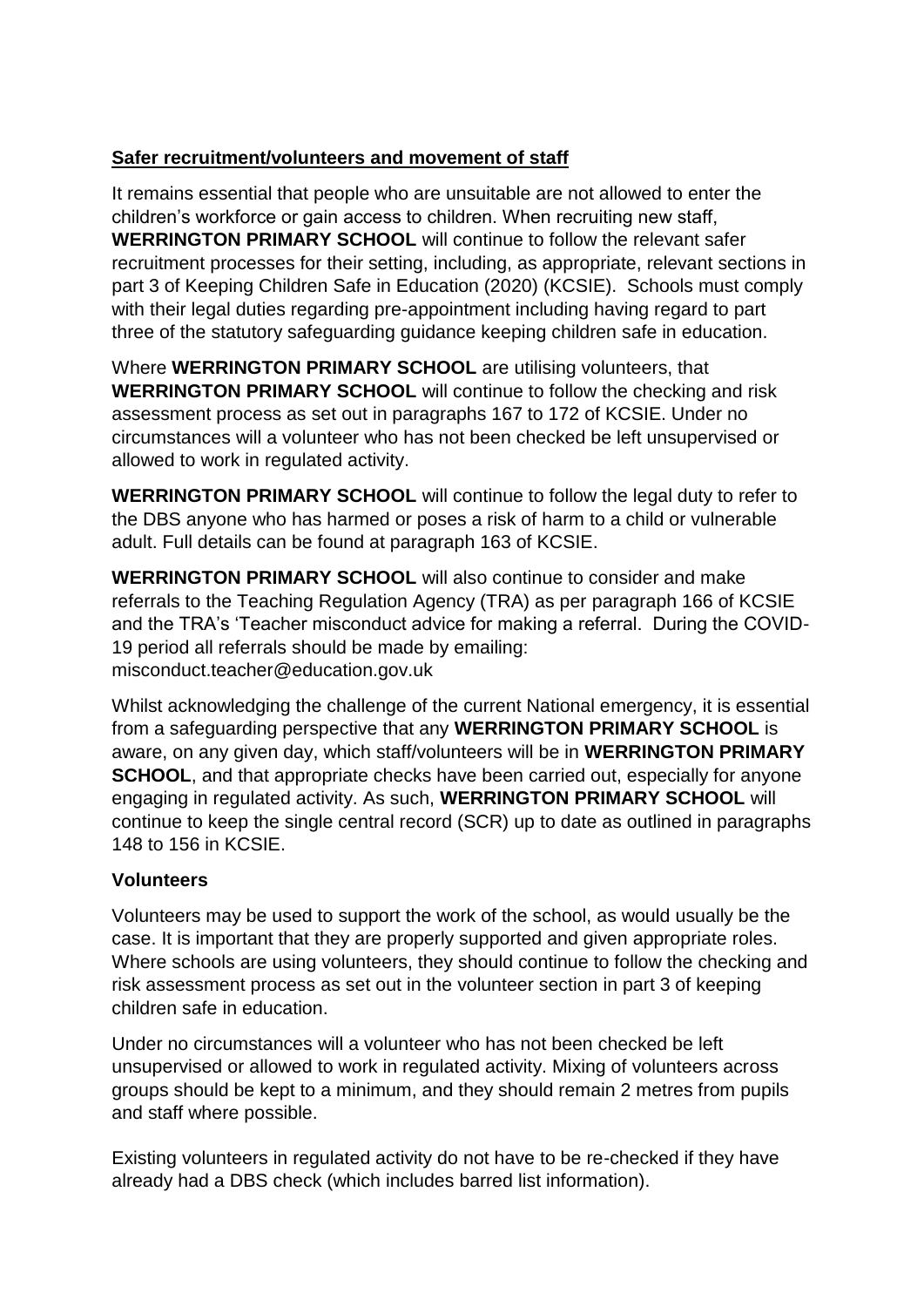Supervision must be:

- by a person who is in regulated activity.
- regular and day to day; and
- reasonable in all the circumstances to ensure the protection of children.

#### **Online safety in WERRINGTON PRIMARY SCHOOL**

We will continue to provide a safe environment, including online. This includes the use of an online filtering system. Where pupils are using computers in **WERRINGTON PRIMARY SCHOOL**, appropriate supervision will be in place.

#### **Children and online safety away WERRINGTON PRIMARY SCHOOL**

It is important that all staff who interact with children, including online, continue to look out for signs a child may be at risk. Any such concerns should be dealt with as per the Child Protection Policy and where appropriate referrals should still be made to children's social care and as required, the police.

Online teaching should follow the same principles as set out in the online teaching and learning policy and all live lessons must be recorded.

**WERRINGTON PRIMARY SCHOOL** will ensure any use of online learning tools and systems is in line with privacy and data protection/GDPR requirements.

Below are some things to consider IF there are virtual lessons, especially where webcams are involved:

- No 1:1s, groups only, unless specific permission has been granted; these sessions are recorded.
- Staff and children must wear suitable clothing, as should anyone else in the household.
- Any computers used should be in appropriate areas, for example, not in staff bedrooms; and the background should be blurred.
- Language must be professional and appropriate, including any family members in the background.
- Staff must only use platforms specified by senior leaders and approved by our IT network manager / provider to communicate with students
- Staff should record, the length, time, date and attendance of any sessions held and report any safeguarding concerns.

The behaviour policy has an addendum for conduct in online lessons

It is important that all staff who interact with children, including online, continue to look out for signs a child may be at risk. Any such concerns should be dealt with as per **WERRINGTON PRIMARY SCHOOL** Child Protection Policy and where appropriate referrals should still be made to children's social care and as required, the police. Online teaching should follow the same principles as set out in **WERRINGTON PRIMARY SCHOOL** code of conduct.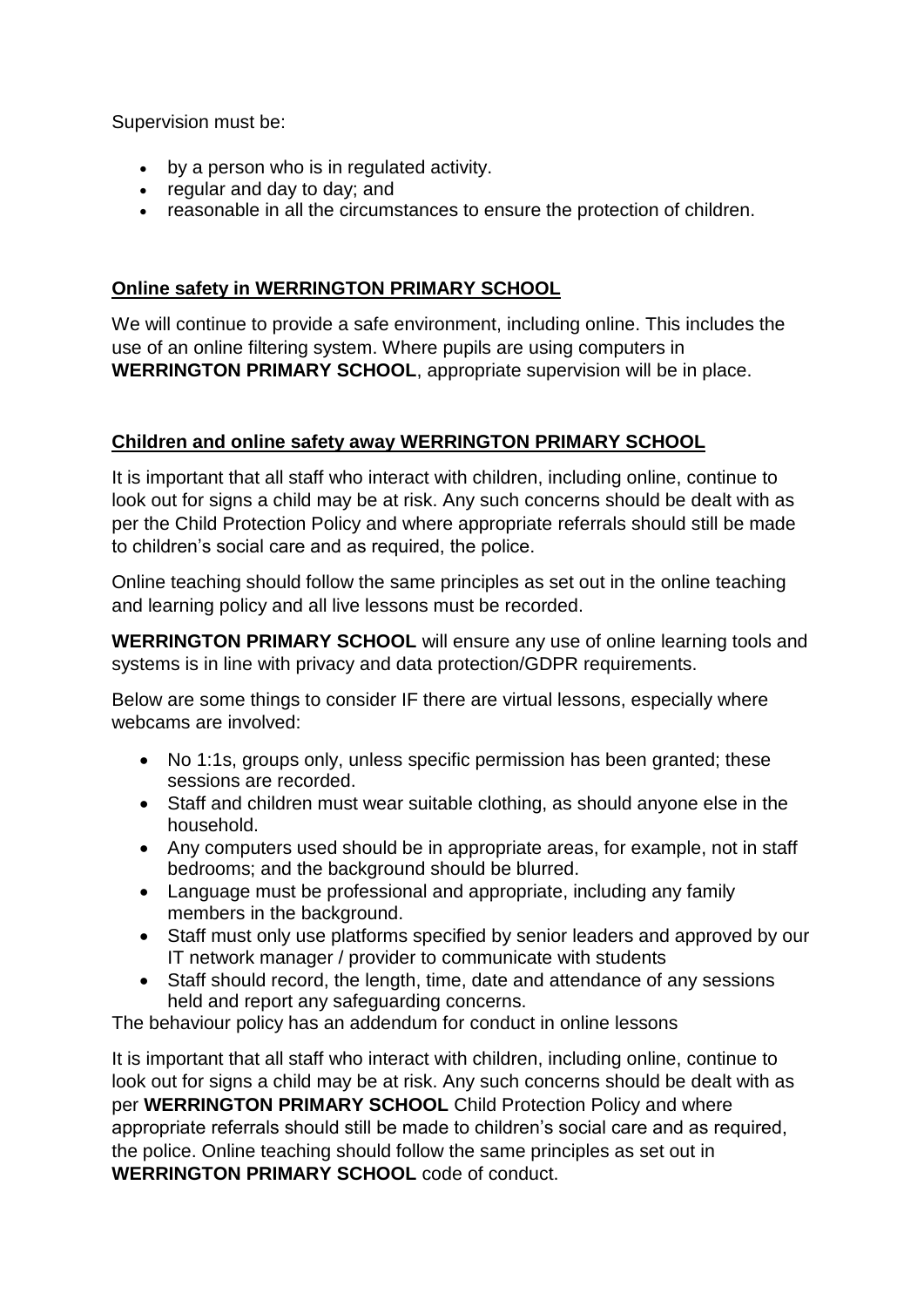**WERRINGTON PRIMARY SCHOOL** will ensure that any use of online learning tools and systems is in line with privacy and data protection/GDPR requirements.

#### **Delivering remote education safely**

Keeping children safe online is essential. [https://www.gov.uk/government/publications/keeping-children-safe-in-education--2](file:///C:/Users/c.prince.WERRINGTON/AppData/Local/Microsoft/Windows/Temporary%20Internet%20Files/Content.Outlook/I0J5QD3Q/keeping%20children%20safe%20in%20education)

The statutory guidance keeping children safe in education provides schools and colleges with information on what they should be doing to protect their pupils online. Support on delivering online remote education safely is available from:

[•safe remote learning](file:///C:/Users/c.prince.WERRINGTON/AppData/Local/Microsoft/Windows/Temporary%20Internet%20Files/Content.Outlook/I0J5QD3Q/safe%20remote%20learning) safe remote learning, published by SWGfL

• [online safety](file:///C:/Users/c.prince.WERRINGTON/AppData/Local/Microsoft/Windows/Temporary%20Internet%20Files/Content.Outlook/I0J5QD3Q/online%20safety) online safety and safeguarding, published by LGfL, which covers safe remote learning

• the National Cyber Security Centre, which includes which video conference service is right for you and using video conferencing services securely [video conferencing](file:///C:/Users/c.prince.WERRINGTON/AppData/Local/Microsoft/Windows/Temporary%20Internet%20Files/Content.Outlook/I0J5QD3Q/video%20conferencing)

• [safeguarding and remote education during coronavirus Covid-19](file:///C:/Users/c.prince.WERRINGTON/AppData/Local/Microsoft/Windows/Temporary%20Internet%20Files/Content.Outlook/I0J5QD3Q/safeguarding%20and%20remote%20education%20during%20coronavirus%20Covid-19) safeguarding and remote education during coronavirus (COVID-19)

• annex C of keeping children safe in education [https://www.gov.uk/government/publications/keeping-children-safe-in-education--2](file:///C:/Users/c.prince.WERRINGTON/AppData/Local/Microsoft/Windows/Temporary%20Internet%20Files/Content.Outlook/I0J5QD3Q/keeping%20children%20safe%20in%20education) 

#### **Supporting children not in WERRINGTON PRIMARY SCHOOL**

**WERRINGTON PRIMARY SCHOOL** is committed to ensuring the safety and wellbeing of all their Children and Young people.

Where the DSL has identified a child to be on the edge of social care support, or who would normally receive pastoral-type support in **WERRINGTON PRIMARY SCHOOL**, they should ensure that a robust communication plan is in place for that child or young person.

Details of this plan must be recorded as should a record of contact have made.

The communication plans can include; remote contact, phone contact, door-step visits. Other individualised contact methods should be considered and recorded.

**WERRINGTON PRIMARY SCHOOL** DSL will work closely with all stakeholders to maximise the effectiveness of any communication plan. This plan must be reviewed regularly (at least once a fortnight) and where concerns arise, the DSL will consider any referrals as appropriate. **WERRINGTON PRIMARY SCHOOL** will share safeguarding messages on its website and social media pages.

**WERRINGTON PRIMARY SCHOOL** recognises that school is a protective factor for children and young people, and that the current circumstances, can affect the mental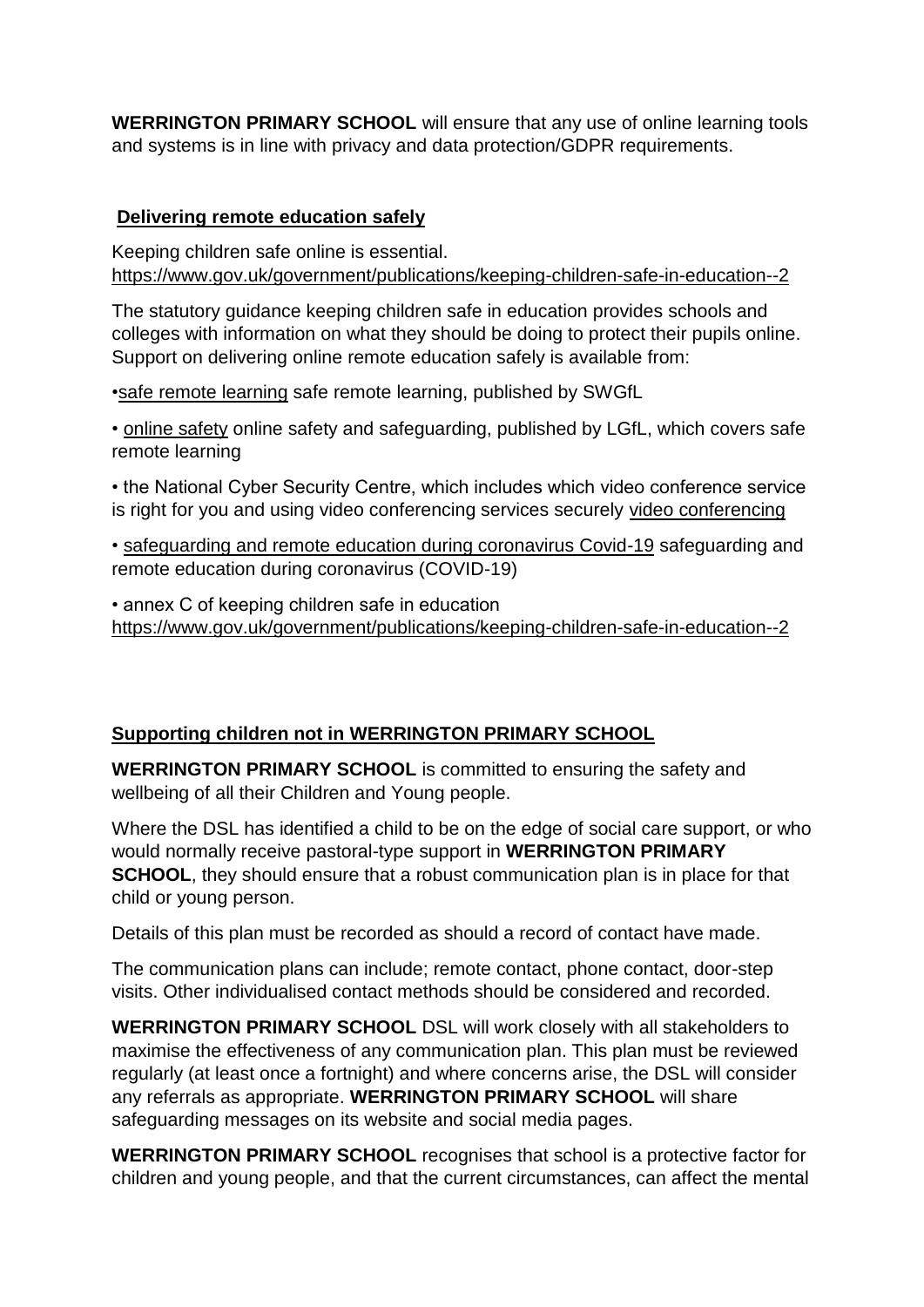health of pupils and their parents/carers. All **WERRINGTON PRIMARY SCHOOL** staff are aware of this in setting expectations of pupils' work where they are at home.

**WERRINGTON PRIMARY SCHOOL** will ensure that where they care for children of critical workers and vulnerable children on site, they ensure appropriate support is in place for them.

#### **Supporting children in WERRINGTON PRIMARY SCHOOL**

**WERRINGTON PRIMARY SCHOOL** is committed to ensuring the safety and wellbeing of all its pupils. Our pupils will continue to have a safe space for all children to attend and flourish. Our Governors and Head Teacher will ensure that appropriate staff are on site and staff to pupil ratio numbers are appropriate, to maximise safety.

**WERRINGTON PRIMARY SCHOOL** will refer to the Government guidance for education and childcare settings on how to implement social distancing and continue to follow the advice from Public Health England on handwashing and other measures to limit the risk of spread of COVID19. They will ensure that where we care for children of critical workers, vulnerable children and returning pupils on site, we ensure appropriate support is in place for them.

Where **WERRINGTON PRIMARY SCHOOL** has concerns about the impact of staff absence – such as the Designated Safeguarding Lead or first aiders – they will discuss them immediately with the Chair of Governors.

#### **Mental Health**

**WERRINGTON PRIMARY SCHOOL** are aware of the impact of the negative experiences and distressing life events on the mental health of children, parents and staff. We will, as we always have, ensure there is appropriate support and signposting to relevant support agencies in place, and also supporting those children who continue to work from home

Pupils may be experiencing a variety of emotions in response to the coronavirus (COVID19) outbreak, such as anxiety, stress or low mood. This may particularly be the case for vulnerable children, including those with a social worker and young carers. It is important to contextualise these feelings as normal responses to an abnormal situation. Some may need support to re-adjust, either to a return to learning at home or being in school without their peers, and some may be showing signs of more severe anxiety or depression. Others will not be experiencing any challenges and will be content with the change in circumstances.

The return to remote learning for most will limit pupils' social interaction with their peers, carers and teachers, which may have an impact on wellbeing.

To support school staff to understand how coronavirus (COVID-19) is affecting children and young people's mental health and wellbeing, and what they can do to look after, promote and support their own, other staff's and children and young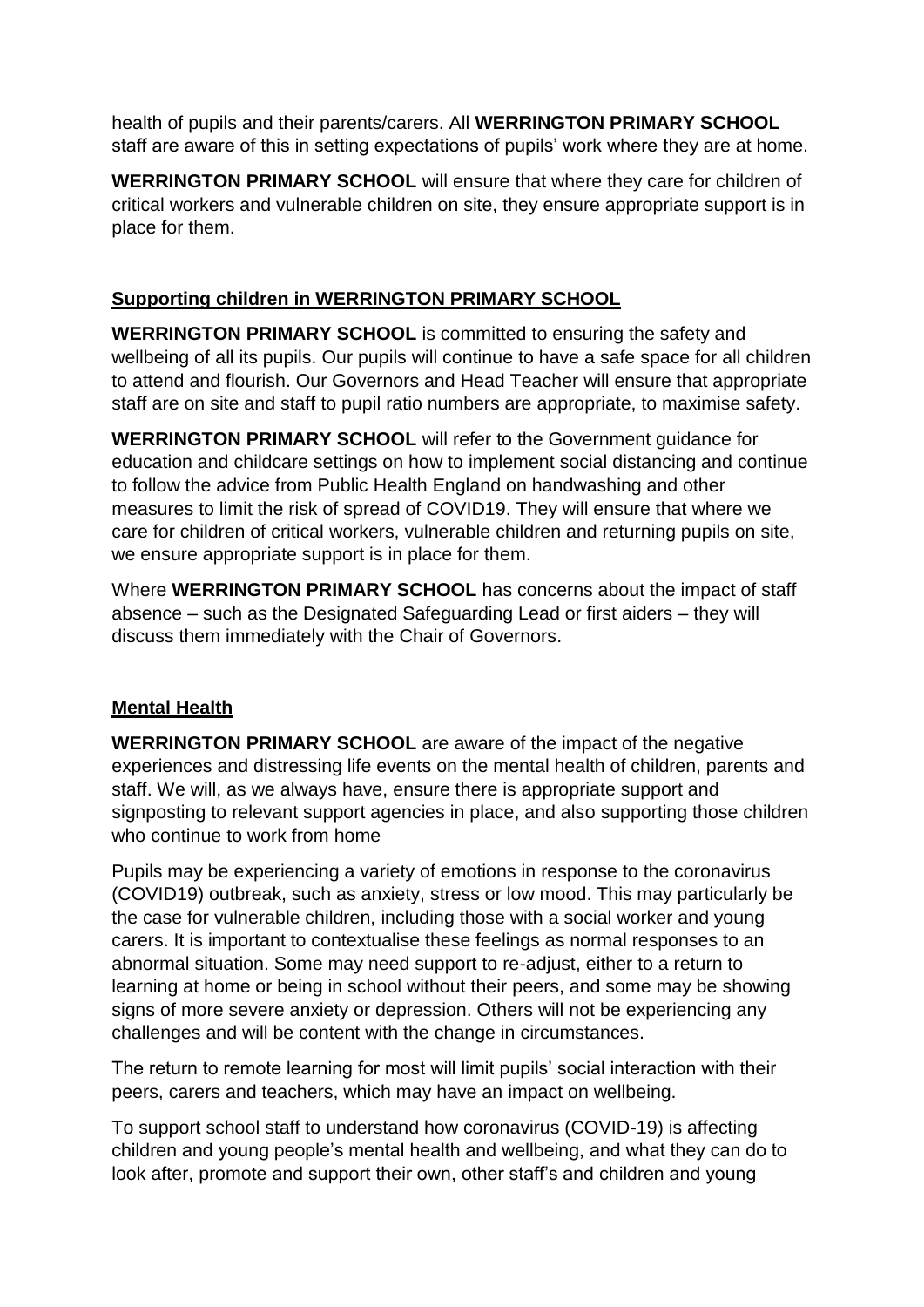people's wellbeing and mental health, the government has recently launched the [wellbeing for Education Return programme](file:///C:/Users/c.prince.WERRINGTON/AppData/Local/Microsoft/Windows/Temporary%20Internet%20Files/Content.Outlook/I0J5QD3Q/wellbeing%20for%20Education%20Return%20programme)

Schools should also provide more focused pastoral support where issues are identified that individual pupils may need help with, drawing on external support where necessary and possible. Schools should also consider support needs of particular groups they are already aware need additional help (for example, children in need.)

Schools should also make sure that parents and pupils are aware of who in the school to contact if they have a new concern about mental health and wellbeing.

We should consider the provision of pastoral and extra-curricular activities to all pupils, including those learning at home (for example through online activities and assemblies), designed to:

- Support social engagement and maintaining friendships
- Address and equip pupils to respond to issues linked to coronavirus (COVID-19)
- Support pupils with approaches to improving their physical and mental wellbeing

We should consider how we are working with school nursing services to support the health and wellbeing of their pupils; school nursing services are continuing to offer support to pupils in school and working remotely– school nurses as leaders of the healthy child programme can offer a range of support including:

- support for resilience, mental health and wellbeing including anxiety, bereavement and sleep issues
- support for pupils with additional and complex health needs
- supporting vulnerable children and keeping children safe Schools and school nurses need to work together to ensure delivery of the [healthy child](file:///C:/Users/c.prince.WERRINGTON/AppData/Local/Microsoft/Windows/Temporary%20Internet%20Files/Content.Outlook/I0J5QD3Q/healthy%20child) programme (which includes immunisation), identifying health and wellbeing needs which

# **Peer on Peer Abuse**

**WERRINGTON PRIMARY SCHOOL** recognises that during the closure a revised process may be required for managing any report of such abuse and supporting victims. Where **WERRINGTON PRIMARY SCHOOL** receives a report of peer on peer abuse, they will follow the principles as set out in part 5 of KCSIE and of those outlined within the **WERRINGTON PRIMARY SCHOOL** Child Protection Policy. Our school will listen and work with the young person, parents/carers and any multiagency partner required to ensure the safety and security of that young person.

Concerns and actions will be recorded and appropriate referrals made.

# **USEFUL CONTACT NUMBERS**